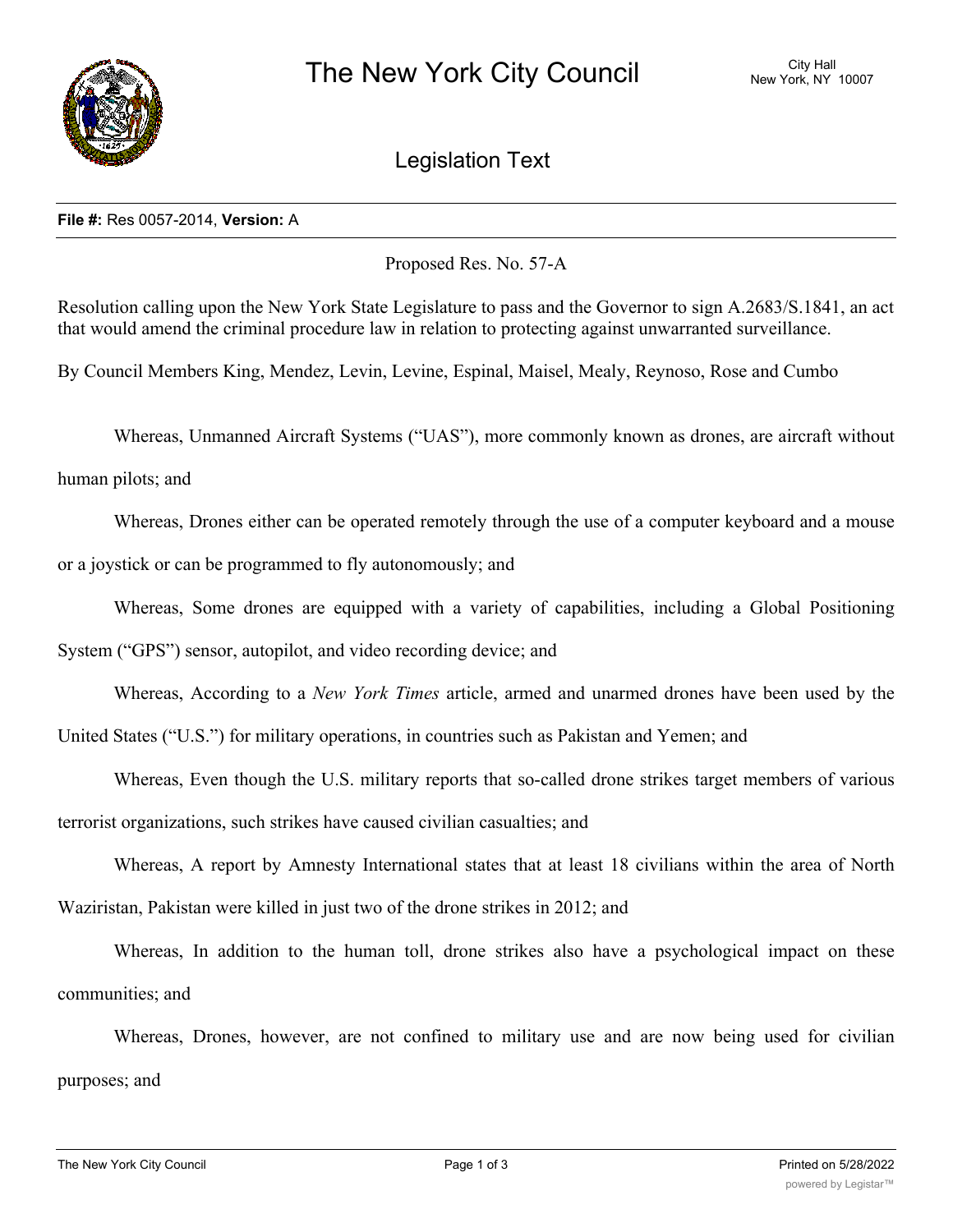## **File #:** Res 0057-2014, **Version:** A

Whereas, According to the Federal Aviation Administration ("FAA") website, the agency may authorize limited use of drones for important missions with a public interest, such as firefighting, disaster relief, search and rescue, law enforcement, border patrol, military training, testing and evaluation; and

Whereas, According to a *New York Times* article, drones are also being used by the U.S. Department of Homeland Security to patrol the U.S. borders and ports, and by certain police departments, including those in

Miami, Florida and Mesa County, Colorado, which use drones for local law enforcement purposes; and

Whereas, The use of drones raises significant concerns regarding privacy and civil liberties; and

Whereas, The Fourth Amendment of the U.S. Constitution protects individuals from "unreasonable searches and seizures"; and

Whereas, Some groups have argued that the use of drones, in many circumstances, may violate the Fourth Amendment's provisions against unreasonable searches; and

Whereas, The use of drones by police for surveillance purposes has been banned in cities such as Charlottesville, Virginia and Seattle, Washington; and

Whereas, A.2683, sponsored by Assembly Member Luis Sepulveda, and companion bill, S.1841, sponsored by Senator Martin M. Dilan, currently pending in the New York State Assembly and Senate, respectively, would protect against unwarranted surveillance by drones; and

Whereas, More particularly, A.2683/S.1841 would amend the Criminal Procedure Law by adding a new section entitled "Protection against unwarranted surveillance"; and

Whereas, A.2683/S.1841 would define an unmanned aerial vehicle as any powered, aerial vehicle that does not carry a human operator within or on the aircraft and is either autonomously or remotely piloted; and

Whereas, A.2683/S.1841 would prohibit any individual or entity working for, assisting or acting on behalf of any state, county, municipal or local government, from using, operating, engaging, or employing an unmanned aerial vehicle to gather evidence or other information related to a criminal investigation, criminal case, or conduct in violation of regulation; and